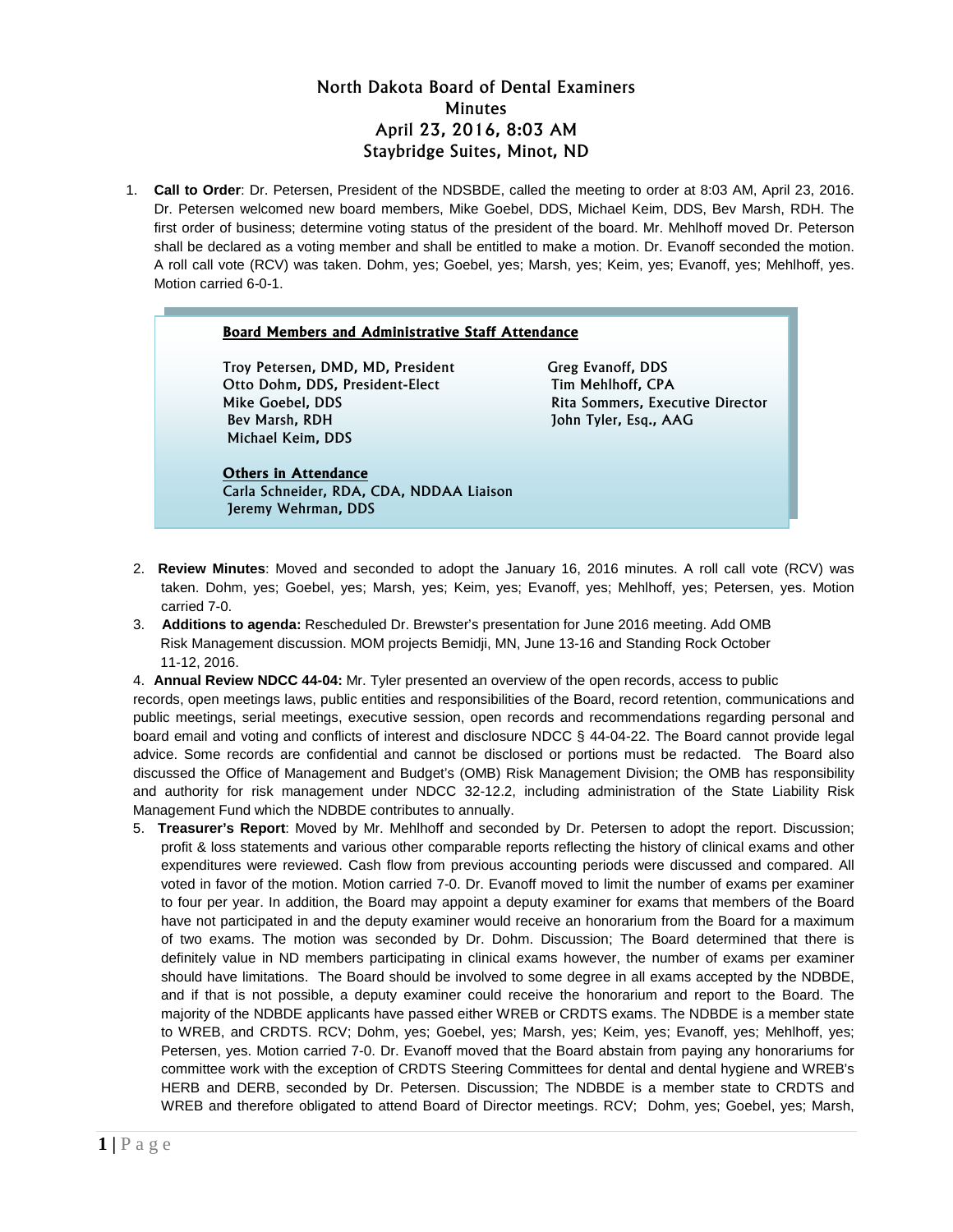yes; Keim, yes; Evanoff, yes; Mehlhoff, yes; Petersen, yes. Motion carried 7-0.

| 04/22/2016 Balances  |              | Certificates | CC Union      | \$71,197.07  |
|----------------------|--------------|--------------|---------------|--------------|
| Checking             | \$221,028.98 |              | Acct 3120/1   | \$119,145.71 |
| Muni Investor        | \$2,830.90   |              | Bremer (3)    | \$162,373,53 |
| <b>Preferred Bus</b> | \$2,790.96   |              | 1st Community | \$5.00       |
| Total                | \$221,028.98 |              | Total         | \$352,721.31 |

6. **Review license applications and credentials:** Dr. Petersen moved and Dr. Goebel seconded to grant license to the applicants who have completed requirements and grant remaining applicants licensure once background check and requirements are complete. RCV; Dohm, yes; Goebel, yes; Marsh, yes; Keim, yes; Evanoff, yes; Mehlhoff, yes; Petersen, yes. Motion carried 7-0. Dr. Petersen moved, seconded by Ms. Marsh to delay action on the application of Dr. Joseph Hampton until such time that the Board has made a determination regarding a pending complaint. Dr Hampton held a temporary license which expired April 16, 2016. RCV; Dohm, yes; Goebel, yes; Marsh, yes; Keim, yes; Evanoff, yes; Mehlhoff, yes; Petersen, yes. Motion carried 7-0. Moved by Dr. Dohm and seconded by Dr. Petersen to grant license to license by credential applicant Gregory Folse, DDS. RCV; Dohm, yes; Goebel, yes; Marsh, yes; Keim, yes; Evanoff, yes; Mehlhoff, yes; Petersen, yes. Motion carried 7-0.

| <b>Candidate for Licensure</b>  | License # | <b>Education</b>         |              |
|---------------------------------|-----------|--------------------------|--------------|
| Gregory J. Folse, DDS           | 2280      | LA State U 1989          | LA           |
| Sara L. Kleven, DDS             | 2281      | Creighton 2016           | <b>CRDTS</b> |
| John Andrew Persson, DDS        | 2282      | U of MN 2016             | <b>CRDTS</b> |
| Eric J. Herman, DDS             | 2283      | Creighton 2016           | <b>CRDTS</b> |
| Rachel Marie Bothun, DDS        | 2284      | Creighton 2016           | <b>CRDTS</b> |
| Medora Caroline West-Roehl, DMD | 2285      | Midwestern U 2016        | <b>CDCA</b>  |
| Lisa Nicole Gingrey, DDS        | 2286      | U of MN 2016             | <b>CRDTS</b> |
| Nicholas Brian Faure, DMD       | 2287      | OR Health & Science 2016 | <b>WREB</b>  |
| Renee M. Sellers, DDS           | 2288      | <b>UNMC 2015</b>         | <b>CRDTS</b> |
| Weston Jay Hafner, DDS          | 2289      | U of NE 2016             | <b>CRDTS</b> |
| Brianne Nicole Duerr, RDH       | 1619      | U of MN Mankato 2013     | <b>CRDTS</b> |
| Candace Noel Beddes, RDH        | 1620      | Laramie CC 2008          | <b>WREB</b>  |
| Lacy Danielle Moore, RDH        | 1621      | Great Falls MT 2015      | <b>WREB</b>  |

### 7. **Committee Reports**

- A. **Complaint Committee:** Guest Speaker Mina Paul, DDS presented information via SKYPE pertaining to the American Association of Dental Boards Assessment Services Program also known as ASP. Dr. Paul is a cochair of the ASP Committee. ASP is comprised of two components: Dentist-Professional Review and Evaluation Program (D-PREP), the Expert Review Assessment (ERA), and Remediation. The intent of the program is to offer state dental boards an independent third party process for evaluation and remediation.
	- 1) Advertising: Concept Dentistry Moved by Dr. Petersen and seconded by Dr. Evanoff to send a letter of concern sighting Admin Code Section 20-02-01-01. No dentist may advertise statements of superiority unless the statement can be substantiated by the advertiser. RCV; Dohm, yes; Goebel, yes; Marsh, yes; Keim, yes; Evanoff, yes; Mehlhoff, yes; Petersen, yes. Motion carried 7-0.
	- 2) Parker, DMD: Dr. Evanoff moved and Dr. Dohm seconded that Dr. Evanoff communicate a letter of concern regarding the complaint and address compliance issues and the resolution of the complainants concerns. RCV; Dohm, yes; Goebel, yes; Marsh, yes; Keim, yes; Evanoff, yes; Mehlhoff, yes; Petersen, yes. Motion carried 7-0.
	- 3) Lasslie, DDS: Dr. Dohm abstains due to conflict of interest. Dr. Petersen moved and Dr. Evanoff seconded to dismiss the complaint. Grounds for disciplinary action do not exist. Dr. Evanoff will communicate the Board's findings to both parties. RCV; Goebel, yes; Marsh, yes; Keim, yes; Evanoff, yes; Mehlhoff, yes; Petersen, yes. Dohm, abstained; Motion carried 6-0-1.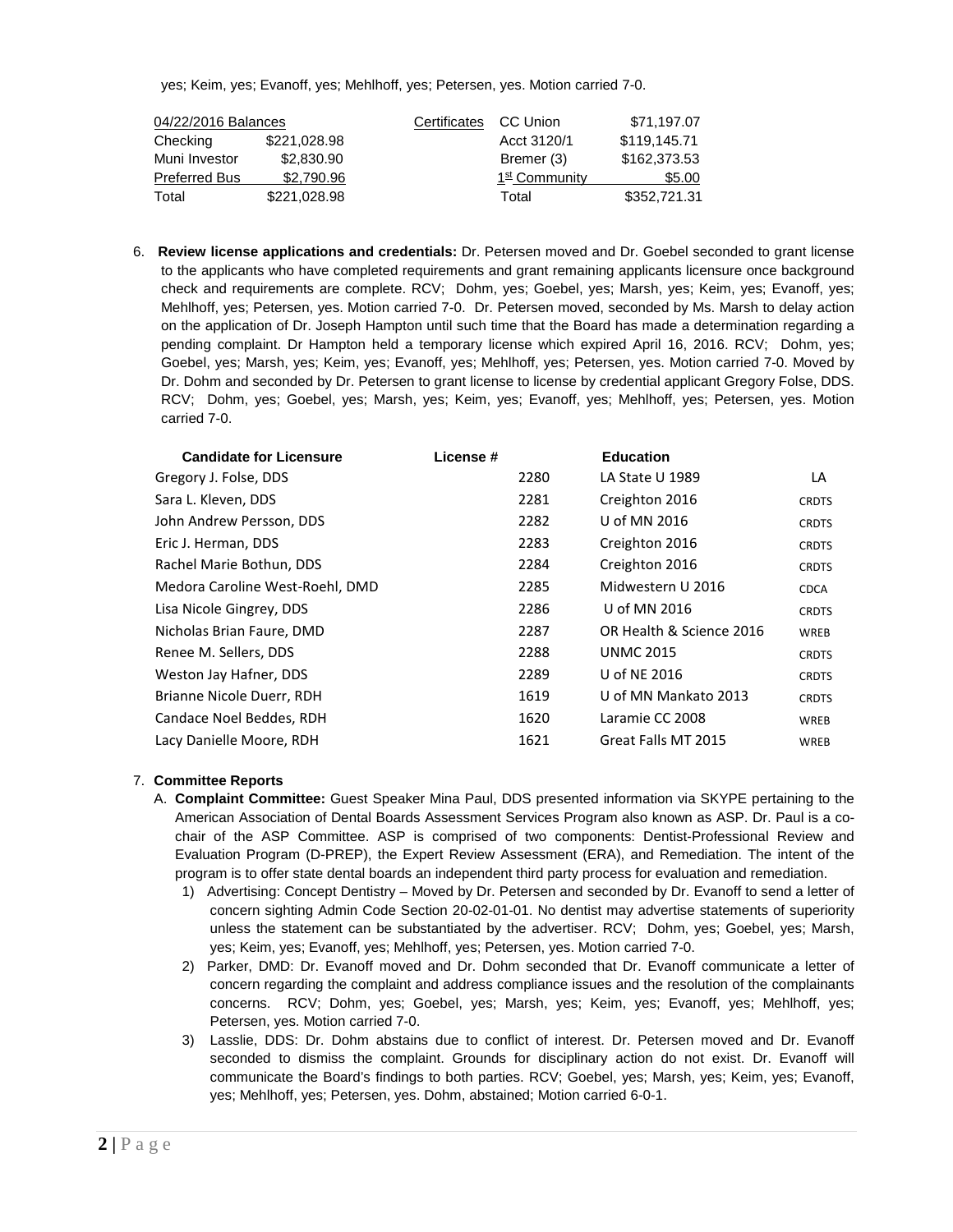- 4) M. Brend, DDS Dr. Petersen moved and Dr. Evanoff seconded to dismiss the complaint. Grounds for disciplinary action do not exist. Dr. Evanoff will communicate the Board's findings to both parties. RCV; Goebel, yes; Marsh, yes; Keim, yes; Evanoff, yes; Mehlhoff, yes; Petersen, yes. Dohm, abstained; Motion carried 6-0-1.
- 5) N. Nygard, DDS Dr. Petersen moved and Dr. Evanoff seconded to dismiss the complaint. Grounds for disciplinary action do not exist. Dr. Evanoff will communicate the Board's findings to both parties. RCV; Goebel, yes; Marsh, yes; Keim, yes; Dohm; yes, Evanoff, yes; Mehlhoff, yes; Petersen, yes. Dohm, abstained; Motion carried 7-0.
- 6) Miller, DDS Discussion; The Board has reason to believe that Dr. Miller violated NDCC § 43-28- 18(15). Dr. Petersen moved and Dr. Evanoff seconded authorized Mr. Tyler to include in a Settlement Agreement a letter of reprimand, a fine of \$5000.00 and Board ADA approved total of 8 hours continuing education course pertaining to ethics. RCV; Dohm, yes; Goebel, yes; Marsh, yes; Keim, yes; Evanoff, yes; Mehlhoff, yes; Petersen, yes. Motion carried 7-0.
- 7) Gandhi, DDS Dr. Petersen moved and Dr. Dohm seconded pursue the third party assessment and application and request more patient records preferably in a digital format from Valley Community Health Center and Aspen. Discussion; D-PREP and remediation is designed to address all deficiencies of general clinical knowledge and judgement, hand skills etc. RCV; Dohm, yes; Goebel, yes; Marsh, yes; Keim, no; Evanoff, no; Mehlhoff, yes; Petersen, yes. Motion carried 5-2.
- 8) Mengedoth, DDS Dr. Dohm moved and Dr. Evanoff seconded to send a letter of concern regarding the potential violation of NDCC § 43-28-18(9). RCV; Goebel, yes; Marsh, yes; Keim, yes; Dohm; yes, Evanoff, yes; Mehlhoff, yes; Petersen, yes. Dohm, abstained; Motion carried 7-0.
- 9) C. Johnsen, DDS Brown County, SD court documents and proceedings and conviction were clarified by Mr. Tyler; SD ordered Dr. Johnsen to pay fine and 60 days of jail time suspended with conditions. Dr. Petersen moves to table the issue unless further information comes forward. Dr. Goebel seconded. RCV; Goebel, yes; Marsh, yes; Keim, yes; Dohm; yes, Evanoff, yes; Mehlhoff, yes; Petersen, yes. Dohm, abstained; Motion carried 7-0.
- 10) Quamme, DDS Dr. Quamme has signed an agreement stating he no longer disputes the Board's interpretation of the laws pertaining to the transfer of medical records. Dr. Petersen moved and Dr. Evanoff seconded that the Board accept the signed Settlement Agreement from Dr. Quamme. RCV; Goebel, yes; Marsh, yes; Keim, yes; Dohm; yes, Evanoff, yes; Mehlhoff, yes; Petersen, yes. Motion carried 7-0.

# **B. Anesthesia Committee**

- 1) Site evaluations for non-permit anesth/sedation providers Dr Petersen moved and Dr. Evanoff seconded to mail a statement to all DDS's providing the information that a site evaluation is required in an office where the dentist is providing anesthesia/sedation services via another qualified provider such as a physician anesthesiologist licensed by the North Dakota Board of Medical Examiners, another North Dakota licensed dentist holding an appropriate anesthesia permit, or a Certified Registered Nurse Anesthetist (CRNA) licensed by the North Dakota Board of Nursing. A notice will be sent to licensees and the information posted to the Board's web site. RCV; Goebel, yes; Marsh, yes; Keim, yes; Dohm; yes, Evanoff, yes; Mehlhoff, yes; Petersen, yes. Motion carried 7-0.
- 2) Review MN Anesthesia Assistant program by Alan Schwartz, DDS, CRNA: The program covers I.V. sedation monitoring and is approved by the MN Board of Dental Examiners. Dr. Petersen has agreed to accept Dr. Schwartz's invitation of a member of the Board to attend the course. Dr. Petersen agreed to attend and review the course.
- C. **Continuing Education Committee:** Dr. Evanoff moved and Dr. Petersen seconded to initiate rules to allow all credits to be obtained online. The Board will also dispense with the requirement of sponsors and licensees submitting continuing education approval forms. Discussion; In the event of an audit, the onus falls upon the practitioner. Practitioners will need to obtain the information proving the course is clinical. During an audit, as a precautionary measure, it may be wise for the practitioner to have more CE hours than required to cover any course hours in question. Forms for the practitioners to *record* CE courses may be found online. RCV; Goebel, yes; Marsh, no; Keim, yes; Dohm; yes, Evanoff, yes; Mehlhoff, yes; Petersen, yes. Motion carried 6- 1.
	- 1) FACES The Board reviewed the Facial Anatomy Comprehensive Esthetics Seminars which is recognized by the Academy of General Dentistry. Dr. Petersen moved and Dr. Dohm seconded to approve the FACES program. RCV; Goebel, yes; Marsh, yes; Keim, yes; Dohm; yes, Evanoff, yes; Mehlhoff, yes; Petersen, yes. Motion carried 7-0.
- D. **Application Review Committee** No actions